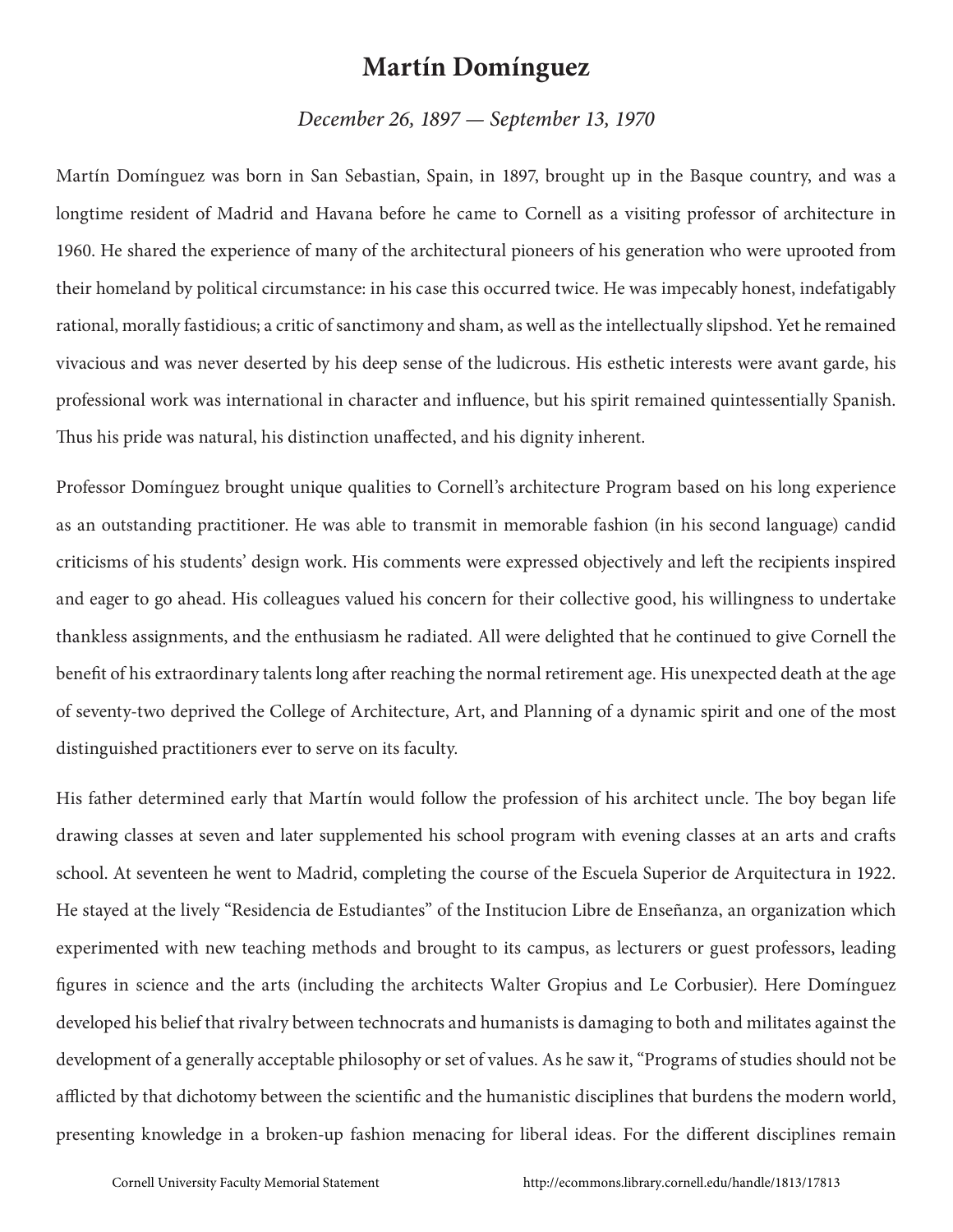isolated in tightly closed containers; not only in thought, but in terms of language as well, each scientist, each artist or practitioner speaking his own dialect.

"For want of a philosophy capable of uniting all the different and often disparate parts, it becomes impossible to define a scale of values. This generates indifference towards the norms of behavior, and leads to a diffuse determinism which, by preventing us from distinguishing the good from the bad, brings us defenseless to the realm where force exercises its empire."1

His involvement with the extraordinary intellectual and artistic ferment of the Madrid of 1924—which still retained the scale and intimacy of a small town—is reflected in the cafes, the haberdashery, the furniture, the bar, and the auto showroom designed in the first two years of his collaboration with Carlos Arniches. This association lasted until he left the country in 1936. During this period Martín Domínguez also devoted much time to discussions looking to the preparation of a new housing law for Spain. In addition to residences and hotel projects, Domínguez and Arniches produced twelve *Albergues de Carretara* for the Patronata Nacional de Turismo (1928), a kindergarten (1934), and a secondary school (1931), a series of building types for the tobacco industry (Centros de Fermentacion, Secaderos de Tobaco, Centros de Recogida for the Patronato para el Cultivo del Tobaco, 1935- 1936), and a subway station (1933). For the latter, Eduardo Torroja was the engineer: two years later he was part of the team which produced the firm's masterpiece, the Zarzuela racetrack complex. There the grand- stands are sheltered by scalloped reinforced concrete canopies with edges only two inches thick cantilevered forty-three feet from their supports.

Fascinated by the dynamic and esthetic impulses of the new as well as the old worlds, Martín Domínguez made his first trip to the United States in 1932-33, designing movie sets for Hollywood. After 1936 he continued this activity in Cuba, and his first major commission in Havana was the *Radiocentro* (1945-49), containing a movie house and office block, as well as radio and television stations. In 1951 he won first prize in the competition for the *Teatro Nacional*. In the meantime, he had designed three private houses for presidents of Cuba and married the charming Josefina Ruz. The other immediate survivors are his architect son, Martin, and two sisters in Spain.

From 1943 to 1948 his work was done in collaboration with Emilio del Junco and Miguel Gaston, and from 1948 to 1952 with Gaston alone. From 1952 until 1960 he was associated with Ernesto Gomez Sampera. The large scale of Domínguez's major projects of the 1950s reflects the revival of building activity after the second World War, but their complexity, plasticity and structural daring recall the Madrid works of the mid-1950s. When it was

<sup>1</sup> Felix Candela, address at Memorial Convocation for Martín Domínguez Esteban, Monday, October 19, 1970. Cornell University Faculty Memorial Statement http://ecommons.library.cornell.edu/handle/1813/17813